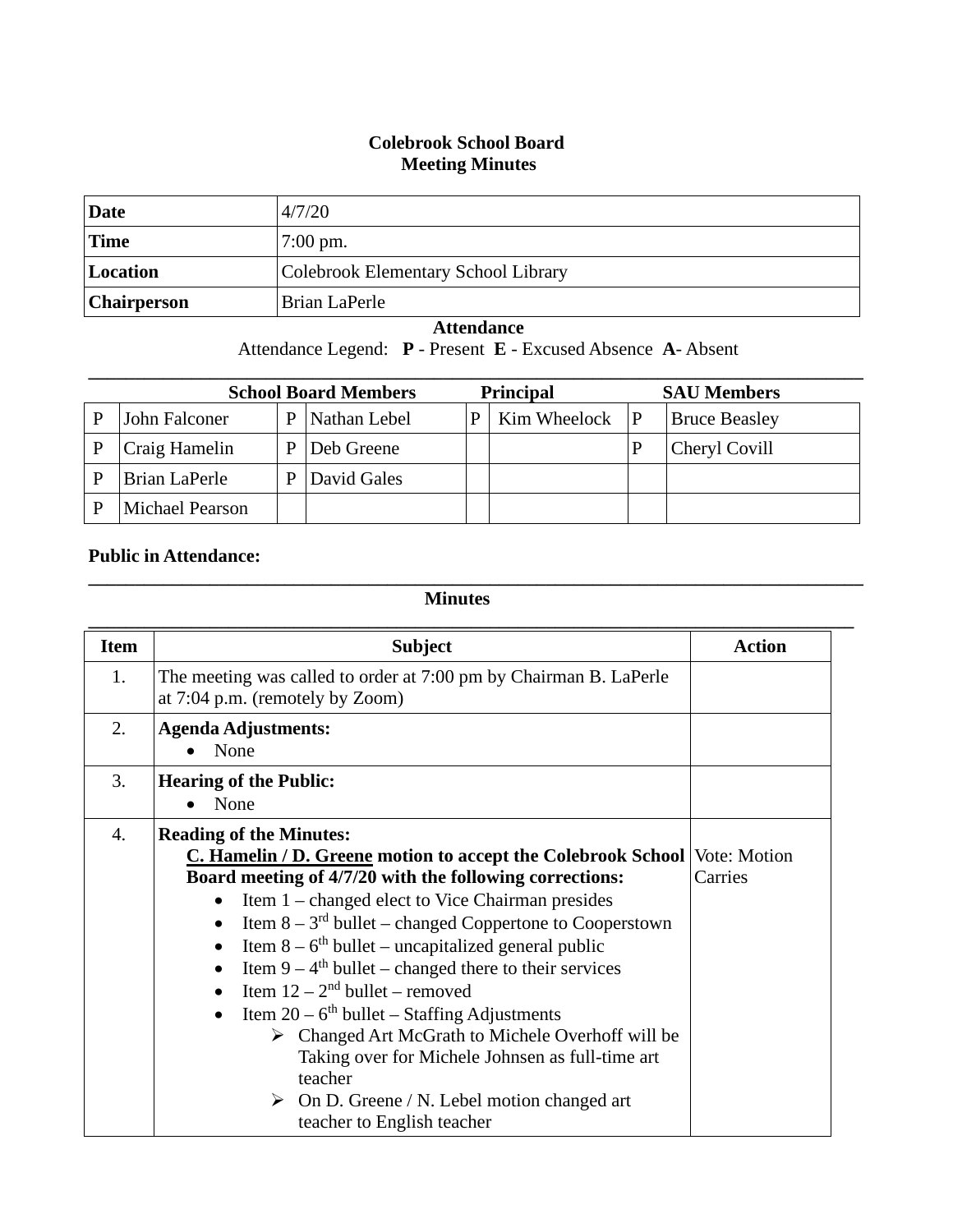|    | Added to New Business – discussion on changing the<br>٠<br>meeting time and possible day.<br>N. Lebel / C. Hamelin motion to accept the Colebrook<br>Emergency meeting minutes of 3/31/20.                                                                                                                                                                                                                                                                                                                                                                                                                                                                                                                                                                                                                                                                                                                                                                                                                                                                                                                                                                                                                                                                                                                                                                                                       | Vote: Motion<br>Carries                                   |
|----|--------------------------------------------------------------------------------------------------------------------------------------------------------------------------------------------------------------------------------------------------------------------------------------------------------------------------------------------------------------------------------------------------------------------------------------------------------------------------------------------------------------------------------------------------------------------------------------------------------------------------------------------------------------------------------------------------------------------------------------------------------------------------------------------------------------------------------------------------------------------------------------------------------------------------------------------------------------------------------------------------------------------------------------------------------------------------------------------------------------------------------------------------------------------------------------------------------------------------------------------------------------------------------------------------------------------------------------------------------------------------------------------------|-----------------------------------------------------------|
| 5. | <b>Special Reports:</b><br>None                                                                                                                                                                                                                                                                                                                                                                                                                                                                                                                                                                                                                                                                                                                                                                                                                                                                                                                                                                                                                                                                                                                                                                                                                                                                                                                                                                  |                                                           |
| 6. | <b>Principal's Report:</b> Kim Wheelock<br><b>Principal Activities (See Attached)</b><br><b>Student Council Report:</b><br>None                                                                                                                                                                                                                                                                                                                                                                                                                                                                                                                                                                                                                                                                                                                                                                                                                                                                                                                                                                                                                                                                                                                                                                                                                                                                  |                                                           |
| 7. | <b>Superintendent's Report: Bruce Beasley</b><br>Schools have started with delivering the lunches for students.<br>B. Beasley spoke with Commissioner Edelblut on maybe<br>$\bullet$<br>opening schools on May 5 <sup>th</sup> - 50/50 chance                                                                                                                                                                                                                                                                                                                                                                                                                                                                                                                                                                                                                                                                                                                                                                                                                                                                                                                                                                                                                                                                                                                                                    |                                                           |
| 8. | <b>Business Administrator's: Cheryl Covill</b><br>Spoke on working with the National Guard on turning the<br>Colebrook gym into an alternate care site.<br>C. Covill went over the details on how this would affect<br>different areas in the school and how the custodians are hard at<br>work with removing things from the gym walls.<br>Playground at the CES are closed off and Chief Cass is<br>working with the Natural Guard.<br>Sharon Penney - Town Manager meeting next week on<br>٠<br>Emergency Committee to work on a plan<br>45% of students are eating home delivery meals<br>Staff is doing online training<br>Kathy Sampson is no longer with WW Berry<br>C. Covill spoke on signatures on vouchers - NH State Law<br>mentions need 2 individuals, so asking for approval for<br>electronic signatures for vouchers.<br>D. Greene / N. Lebel motion to accept electronic signatures for<br>vouchers.<br>Fuel Bids $-$ C. Covill mentioned that they have used about 100<br>gallons less than last year and asking to get the fuel bids out for<br>the upcoming year and to authorize B. Beasley and C. Covill to<br>award the fuel bid.<br>J. Falconer / D. Greene motion to allow Superintendent B.<br>Beasley and Administrator C. Covill to award the fuel bid.<br>Firewall backup $-$ the IT staff has been working on this and<br>the cost is roughly $$12,000 - $14,000$ | <b>Vote: Motion</b><br>Carries<br>Vote: Motion<br>Carries |
| 9. | NH School Board Association Business: John Falconer<br>Keep checking your emails for any new information<br>New Board Orientation webinar                                                                                                                                                                                                                                                                                                                                                                                                                                                                                                                                                                                                                                                                                                                                                                                                                                                                                                                                                                                                                                                                                                                                                                                                                                                        |                                                           |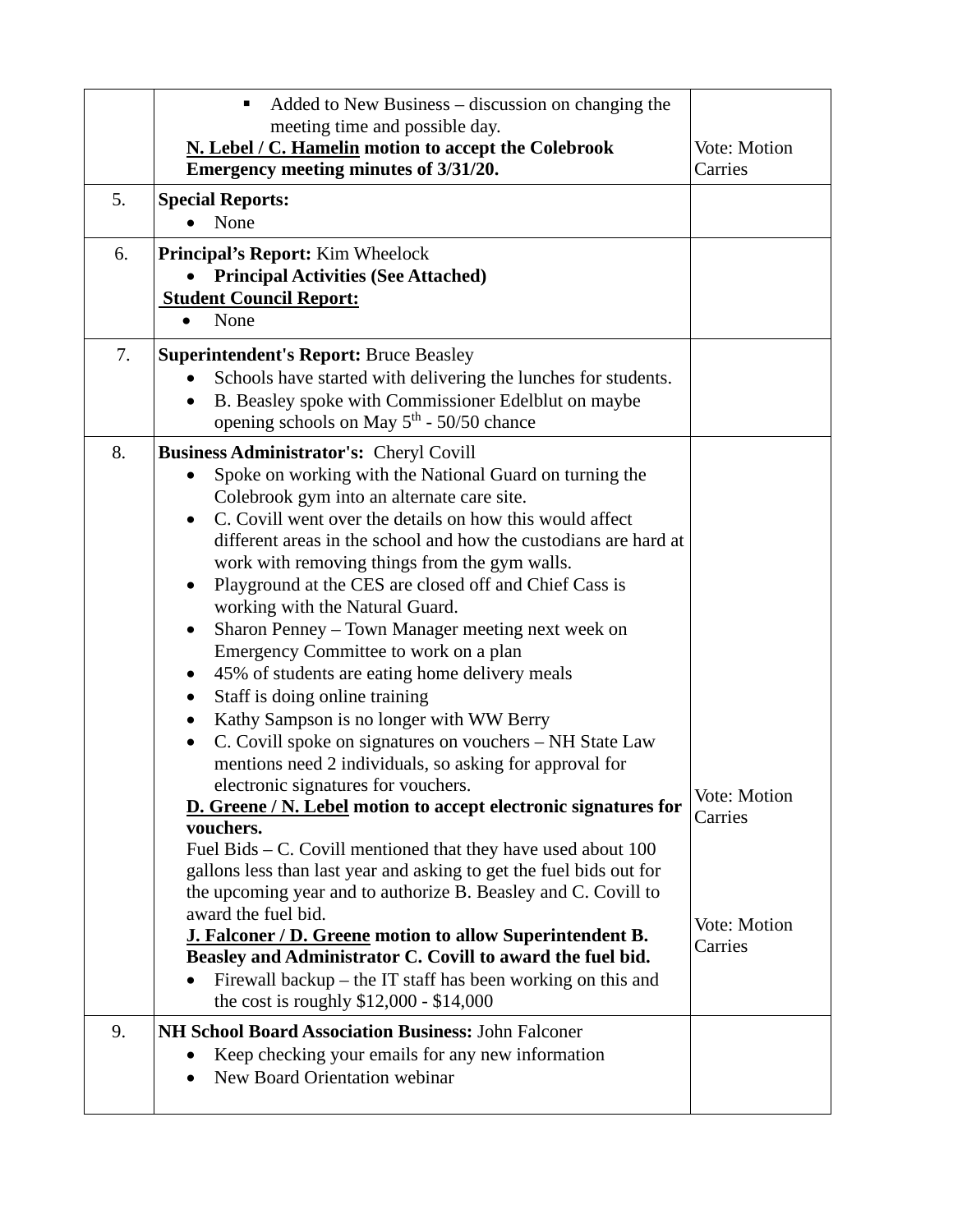| 10. | Co-Curricular Committee Report: Brian LaPerle<br>None                                                                                                                                                                                                                                                                                                                                                                                                                                                                                                                                                                                                                                                                                                                                                          |                                                    |
|-----|----------------------------------------------------------------------------------------------------------------------------------------------------------------------------------------------------------------------------------------------------------------------------------------------------------------------------------------------------------------------------------------------------------------------------------------------------------------------------------------------------------------------------------------------------------------------------------------------------------------------------------------------------------------------------------------------------------------------------------------------------------------------------------------------------------------|----------------------------------------------------|
| 11. | <b>Building Committee: Craig Hamelin</b><br>None                                                                                                                                                                                                                                                                                                                                                                                                                                                                                                                                                                                                                                                                                                                                                               |                                                    |
| 12. | <b>Policy Committee Report: Deb Greene</b><br>None                                                                                                                                                                                                                                                                                                                                                                                                                                                                                                                                                                                                                                                                                                                                                             |                                                    |
| 13. | <b>Support Staff Committee Report: Michael Pearson</b><br>Remove will go under Negotiations Committee Report                                                                                                                                                                                                                                                                                                                                                                                                                                                                                                                                                                                                                                                                                                   |                                                    |
| 14. | <b>Negotiations Committee Report: John Falconer</b>                                                                                                                                                                                                                                                                                                                                                                                                                                                                                                                                                                                                                                                                                                                                                            |                                                    |
| 15. | <b>Curriculum Committee Report: David Gales</b><br>None                                                                                                                                                                                                                                                                                                                                                                                                                                                                                                                                                                                                                                                                                                                                                        |                                                    |
| 16. | <b>Technology Committee Report: David Gales</b><br>Broadband bids to be opened on 3/21/20.                                                                                                                                                                                                                                                                                                                                                                                                                                                                                                                                                                                                                                                                                                                     |                                                    |
| 17. | <b>Regional Committee Report: Brian LaPerle</b><br>They met last Thursday and they received the grant from<br>$\bullet$<br>Tillotson Foundation and this will help with them getting some<br>directions on the financials.<br>B. Beasley mentioned Kate Sawicki from Canaan as a new<br>$\bullet$<br>member<br>B. Beasley spoke on moving forward with the A and B<br>$\bullet$<br>schedule – this will allow the staff to be in the building every<br>other day.                                                                                                                                                                                                                                                                                                                                              |                                                    |
| 18. | <b>Unfinished Business:</b><br>Awarding Broadband Bid – received just 1 bid<br>٠                                                                                                                                                                                                                                                                                                                                                                                                                                                                                                                                                                                                                                                                                                                               |                                                    |
| 19. | <b>New Business:</b><br>Coronavirus update:<br>■ 1 case of the COVID-19 in Coos was confirmed in<br>Beecher Falls, Vermont. Some staff members are<br>concerned<br>What can the School do in case Governor Sununu says<br>п<br>schools are closed the remaining of the year?<br><b>Staffing resignations:</b><br>Steve Cass - Girls Varsity Basketball Coach<br>Matthew Hyson and Jackie Hyson both math teachers<br>п<br>$\triangleright$ K. Wheelock mention this was a hard decision for<br>the Hyson to make.<br><b>J. Falconer / D. Greene motion to accept the resignations from</b><br>Steve Cass and Matthew and Jackie Hyson at the end of the<br>school year.<br><b>Staff Nominations:</b><br>$K - 6$ School Counselor – Amy Caron<br>Ξ<br>N. Lebel / D. Greene motion to accept Amy Caron as School | Vote: Motion<br>Carried<br>Vote: Motion<br>Carried |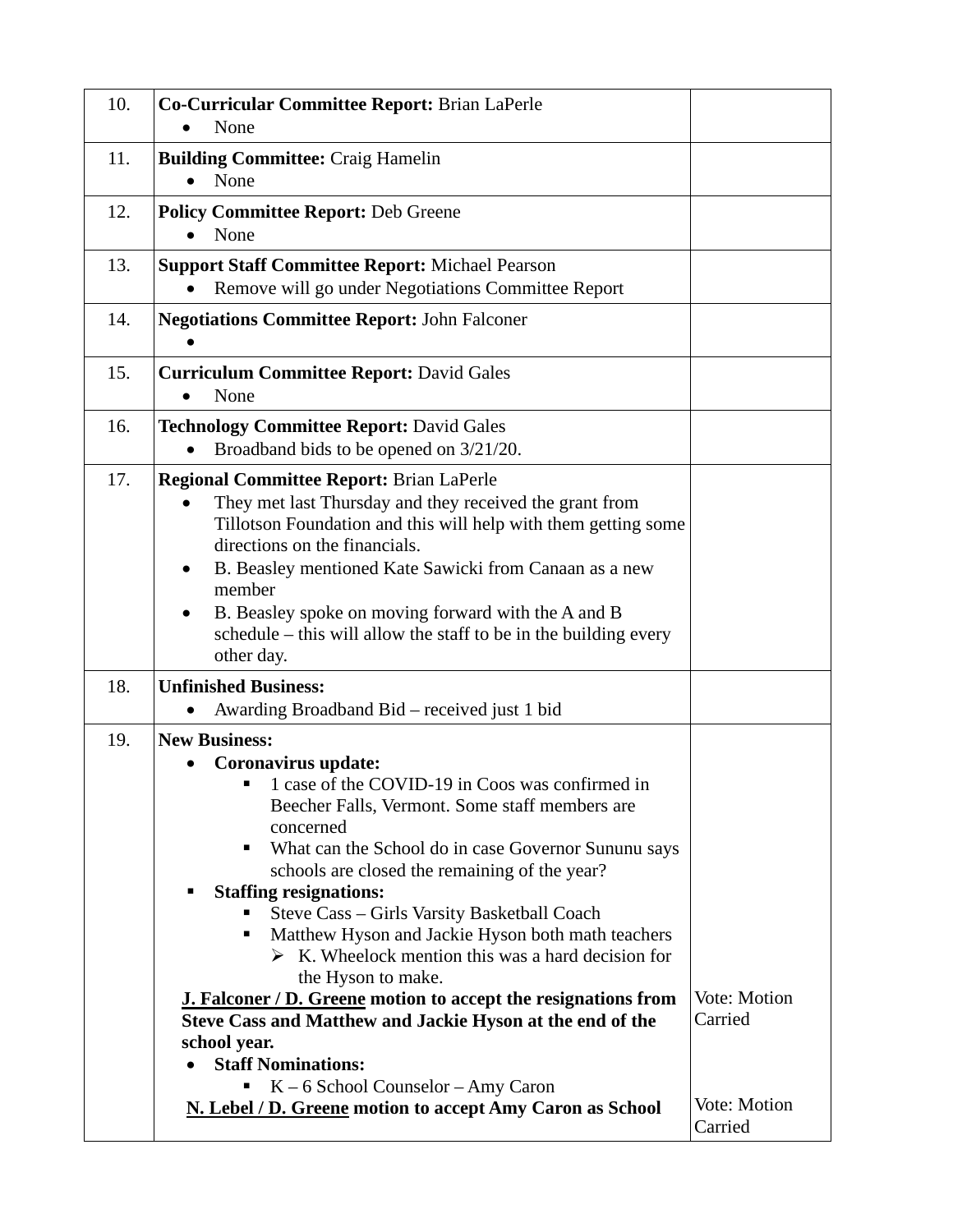|     | Counselor                                                               |              |
|-----|-------------------------------------------------------------------------|--------------|
|     | Music 4-12 – Tabitha Paquette                                           | Vote: Motion |
|     | <b>D.</b> Greene / C. Hamelin motion to accept Tabitha Paquette as      | Carried      |
|     | the 4-12 Music teacher                                                  |              |
|     | <b>Tabitha Paquette</b>                                                 |              |
|     | Grade 4 – Kelsey Legendre                                               | Vote: Motion |
|     | C. Hamelin / N. Lebel motion to accept Kelsey Legendre as the           | Carried      |
|     | 4 <sup>th</sup> grade teacher.                                          |              |
|     | Foreign Language – Nicole Snow                                          | Vote: Motion |
|     | <b>D.</b> Gales / D. Greene motion to accept Nicole Snow as the         | Carried      |
|     | <b>Foreign Language teacher.</b>                                        |              |
|     | Renew – Principal K. Wheelock contract – $3\%$ increase                 |              |
|     | each year on a 3-year contract.                                         | Vote: Motion |
|     | D. Greene / M. Pearson motion to accept the 3% increase each            | Carried      |
|     | year on a                                                               |              |
|     | 3-year contract for Principal K. Wheelock.                              |              |
|     | B. Beasley would like to commend Principal K. Wheelock on               |              |
|     | making adjustments and filling some positions at the school.            |              |
|     | They have only posted 1 Math teacher position in the school.            |              |
|     | K. Wheelock and B. Beasley will continue to keep the Board<br>$\bullet$ |              |
|     | informed of any updates.                                                |              |
|     | B. Beasley would like to commend C. Covill for all the hard             |              |
|     | $\bullet$                                                               |              |
|     | work she has done and paying close attention to detail                  |              |
|     | concerning the COVID-19.                                                |              |
|     | Updates on cancellations                                                |              |
|     | Stipend positions – for advisors - just to pay the year-                |              |
|     | long stipends.                                                          |              |
|     | NHIA mentioned the spring sports sessions are still<br>п                |              |
|     | being held – will reevaluate on $5/4/20$ .                              |              |
|     | School Board Meeting – Date and Time<br>٠                               |              |
|     | Start the meeting at 6 p.m. and be done at 9 p.m.                       |              |
|     | Still have the meeting on Tuesday nights.<br>ш                          | Vote: Motion |
|     | The change time will start at the next meeting on                       | Carried      |
|     | 4/21/20.                                                                |              |
|     | C. Hamelin / D. Greene motion to accept the new start time of           |              |
|     | 6 p.m. for the Colebrook School Board Meeting.                          |              |
|     | Building use update $-$ C. Covill discussed earlier                     |              |
| 20. | <b>Superintendent Search:</b>                                           |              |
|     | They received 11 applicants                                             |              |
|     | Process of having 2 interviews                                          |              |
|     | $\triangleright$ 1 interview – Mark Fioratino                           |              |
|     | $\triangleright$ 1 interview – Deborah Taylor                           |              |
|     | Committee feels both the candidates are qualified for the SAU           |              |
|     | 7 Superintendent.                                                       |              |
|     | Time line is roughly 4 weeks need to meet as a full board and           |              |
|     | decide which way to go.                                                 |              |
|     |                                                                         |              |
| 21. | Other:                                                                  |              |